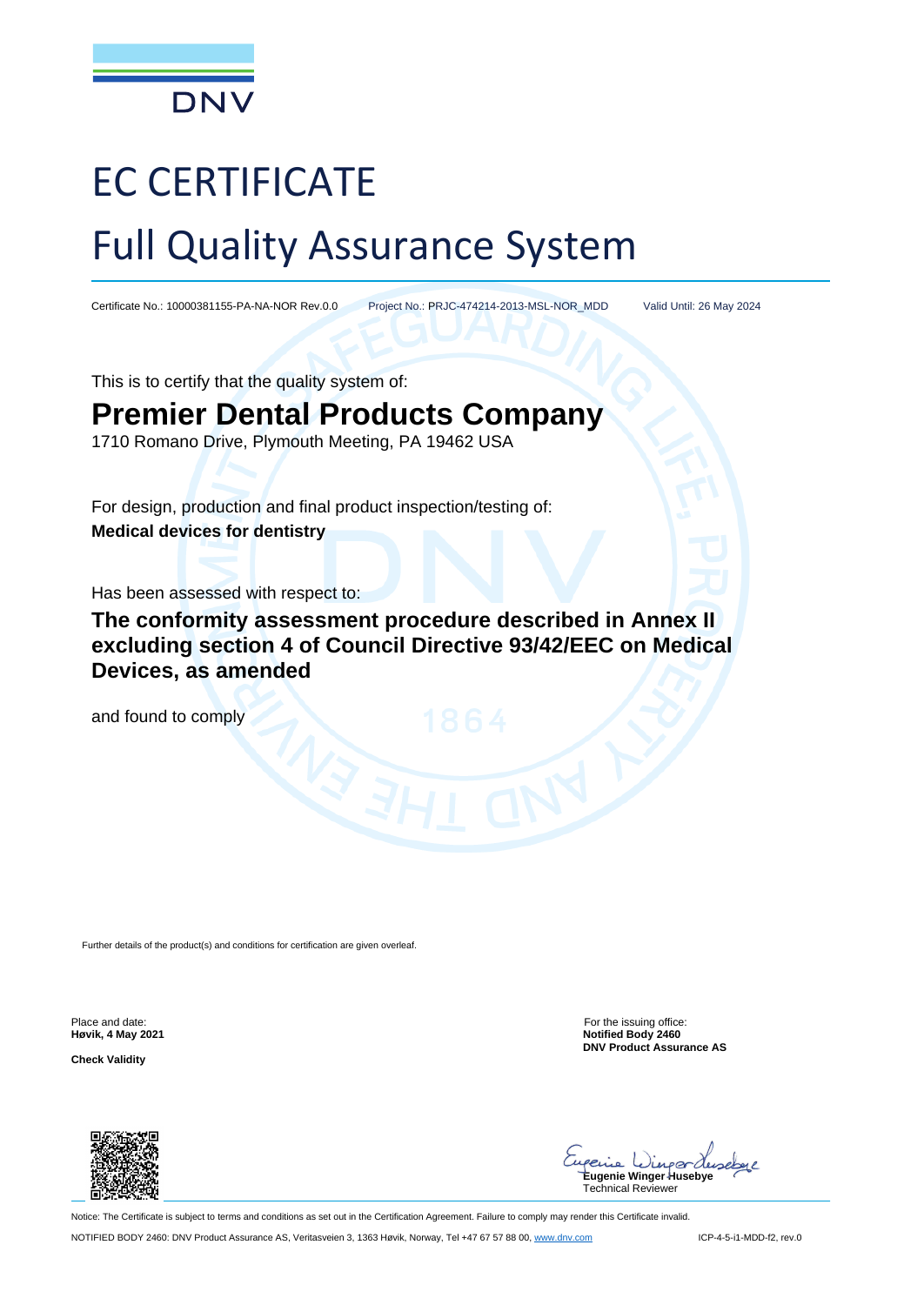

Certificate No.: 10000381155-PA-NA-NOR Rev.0.0 **Place and date: Høvik, 4 May 2021**

#### **Jurisdiction**

Application of Council Directive 93/42/EEC of 14 June 1993, adopted as "Forskrift om Medisinsk Utstyr" by the Norwegian Ministry of Health and Care Services.

#### Certificate history:

| <b>Revision</b> | <b>Description</b>          | <b>Issue Date</b> |
|-----------------|-----------------------------|-------------------|
| 0.0             | <b>Original Certificate</b> | 4 May 2021        |

#### Products covered by this Certificate:

| <b>Product Description</b>             | <b>Product Name</b>                    | <b>Class</b> |  |
|----------------------------------------|----------------------------------------|--------------|--|
| <b>Temporary Dental Cement</b>         | NexTemp Temporary Cement               | Ila          |  |
|                                        | (Shades: Opaque and Clear)             |              |  |
| <b>Root Canal Preparation Material</b> | <b>RC-Prep</b>                         | Ila          |  |
| <b>Dental Cement for Implant</b>       | Premier Implant Cement (PIC)           | <b>Ila</b>   |  |
| Restoration                            | Premier Implant Cement Plus (PIC Plus) | <b>Ila</b>   |  |
| <b>Gingival Retraction Devices</b>     | Knit-Pak+                              | <b>Ila</b>   |  |
|                                        | <b>Hemodent</b>                        | Ila          |  |

The complete list of devices is filed with the Notified Body

#### **Sites covered by this certificate**

| <b>Site Name</b>                | <b>Address</b>                                       |
|---------------------------------|------------------------------------------------------|
| Premier Dental Products Company | 1710 Romano Drive, Plymouth Meeting, PA<br>19462 USA |

#### **EU Representative**

MDSS GmbH, Schiffgraben 41, 30175 Hannover, Germany

Notice: The Certificate is subject to terms and conditions as set out in the Certification Agreement. Failure to comply may render this Certificate invalid.

NOTIFIED BODY 2460: DNV Product Assurance AS, Veritasveien 3, 1363 Høvik, Norway, Tel +47 67 57 88 00[, www.dnv.com](http://www.dnv.com/) ICP-4-5-i1-MDD-f2, rev.0